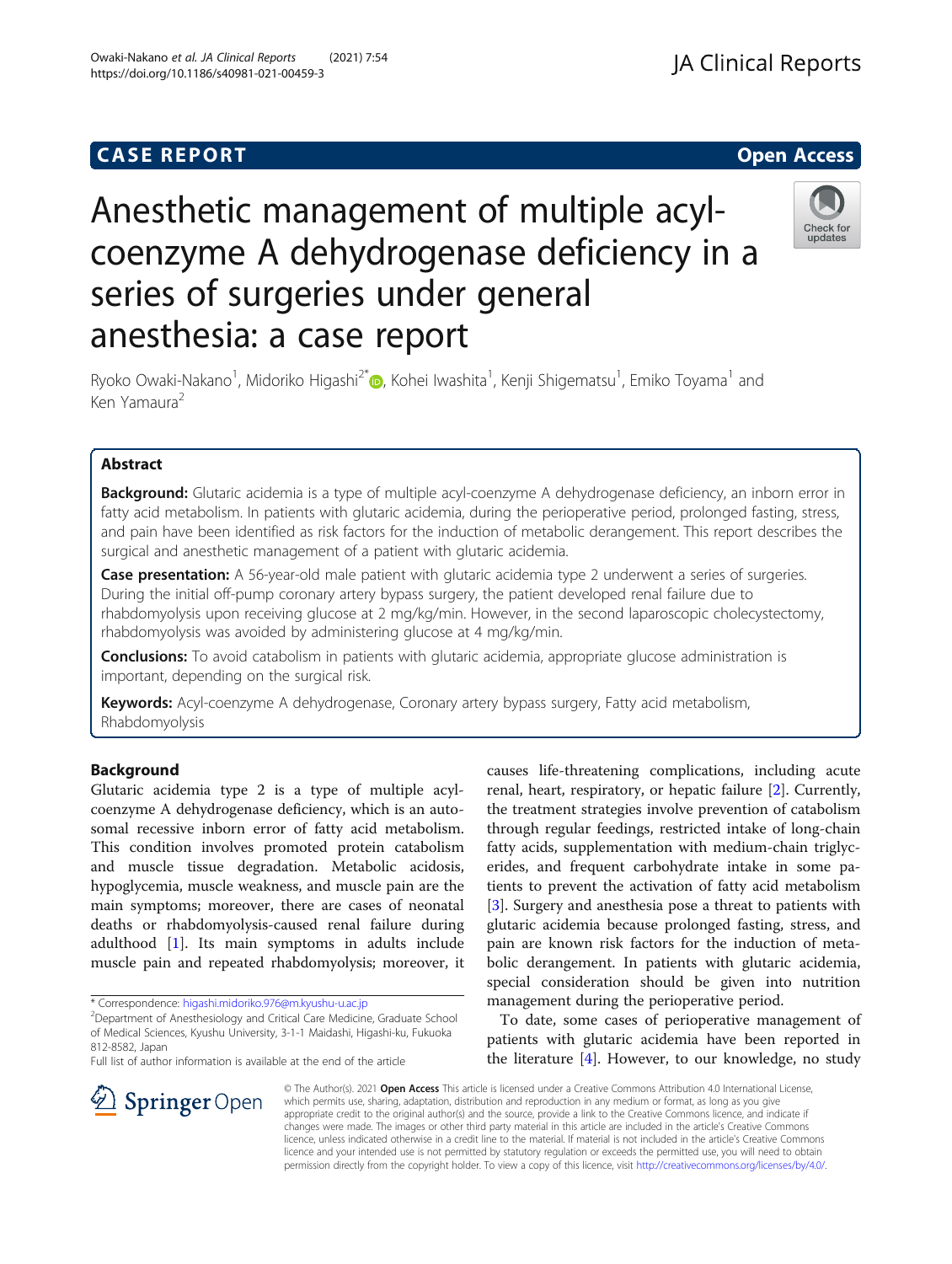has focused on the management of a patient undergoing multiple operations. Herein, we present the case of a patient with glutaric acidemia who underwent a series of surgeries under general anesthesia.

Written informed consent for publication was obtained from the patient. This manuscript adheres to the CARE guidelines.

## Case presentation

A 56-year-old male patient (weight, 82 kg; height, 168 cm) with glutaric acidemia type 2 was scheduled for laparoscopic cholecystectomy for cholecystolithiasis. He had a history of rhabdomyolysis with lumbago and brown urine as initial symptoms at the age of 44 years. At the age of 52 years, he was diagnosed with glutaric acidemia. He did not receive nutrition therapy, including fat restriction; however, he developed rhabdomyolysis approximately once a year and needed fluid therapy. His previous medical history included diabetes mellitus requiring medical treatment, cerebral infarction, and bronchial asthma. Preoperative examination for laparoscopic cholecystectomy led to a diagnosis of angina pectoris with three-vessel disease. Consequently, an off-pump coronary artery bypass grafting (CABG) was planned preceding laparoscopic cholecystectomy.

## Off-pump CABG

The preoperative serum creatine kinase (CK) and creatinine levels were within the normal range. Metformin hydrochloride, an oral hypoglycemic agent, was discontinued 2 days before the surgery. General anesthesia was induced using remifentanil (0.3 μg/kg/min) and midazolam (6 mg), with rocuronium (70 mg) administered as a muscle relaxant. Anesthesia was maintained using midazolam (0.03 mg/kg/h), dexmedetomidine (0.4 μg/kg/h), and remifentanil (0.1–0.5  $\mu$ g/kg/min) with O<sub>2</sub>-air mixture. In addition to the standard intraoperative monitoring, direct radial arterial pressure, pulmonary artery pressure, transesophageal echocardiography, and electroencephalogram were monitored. Moreover, the arterial blood pH, glucose, serum CK, serum and urine myoglobin, and lactate levels were measured at 1-h intervals. Administration of 2 mg/kg/min glucose using 10% glucose solution was started from midnight of the day before surgery. It was continued throughout the operation and postoperatively in the intensive care unit (ICU) using 50% glucose solution. Continuous insulin administration was started when intraoperative blood glucose exceeded 200 mg/dL. The operation and anesthesia times were 8 h 2 min and 9 h 49 min, respectively. The myoglobin level started to increase just after surgery. In the ICU, the body temperature was 36.7°C, and postoperative shivering was not observed. Moreover, the serum potassium level was 4.0 mEq/L. The total in-out balance

of volume was 2294 ml: intravenously infused fluid (crystalloid and colloids), 4260 mL (2260 mL and 2000 mL, respectively); cell saver autotransfusion, 1600 mL; estimated blood loss, 592 g; cell saver output, 2786 mL; and urine output, 178 mL. The patient was sedated using midazolam and dexmedetomidine; subsequently, postoperative analgesia was maintained through continuous fentanyl infusion. There was an increase in the Mm-CK levels to a maximum value of 2328 U/L, while the serum potassium level increased to 5 mEq/L on postoperative day (POD) 2. Further, the serum myoglobin level increased to a maximum value of 635.8 ng/mL on POD 4. Urine volume decreased to approximately 0.2–0.5 mL/kg/h, and serum creatinine increased to >4.0 mg/dL, which indicated acute renal failure. Consequently, continuous hemodiafiltration was started and continued up to POD 25 (Fig. [1a](#page-2-0)).

## Laparoscopic cholecystectomy

The patient underwent laparoscopic cholecystectomy 316 days after undergoing CABG. General anesthesia was induced using midazolam (3 mg), remifentanil (0.2 μg/kg/ min), and rocuronium (60 mg). Transversus abdominis plane block was performed with an ultrasound linear transducer using 40 mL of 0.25% levobupivacaine after anesthesia induction. Anesthesia was maintained using sevoflurane (1.5%) and remifentanil (0.03–0.15 μg/kg/min). The operation and anesthesia times were 1 h 51 min and 3 h 30 min, respectively. The total infused fluid and urine volumes were 1170 mL and 100 mL (0.36 mL/kg/h), respectively. The glucose infusion rate was 2 mg/kg/min using 10% glucose solution, was started from midnight of the day before surgery, and increased to 4 mg/kg/min using 50% glucose solution when introducing anesthesia. There was a slight increase in the postoperative serum CK and myoglobin levels at a maximum value of 534 U/L and 213 ng/mL on POD 1, respectively. The increased CK and myoglobin levels were promptly normalized. The serum creatinine level was normal, and renal function was not impaired (Fig. [1](#page-2-0)b).

# **Discussion**

Glutaric acidemia type 2 is a type of multiple acylcoenzyme A (CoA) dehydrogenase deficiency. Numerous intramitochondrial pathways for electron transfer are impaired by deficiency of multiple CoA dehydrogenases, such as acyl, glutaryl, and isovaleryl CoA dehydrogenases, thus, leading to decreased energy production from fatty acid. It is characterized by the accumulation of fatty acids in the plasma and urinary excretion of numerous organic acids, including glutaric acid. Glutaric acidemia type 2 has been categorized into the neonatal and late onset types. The late onset type is characterized by repeated episodes of hypoglycemia and proximal myopathy, as observed in our case [[5\]](#page-3-0). Optimal anesthetic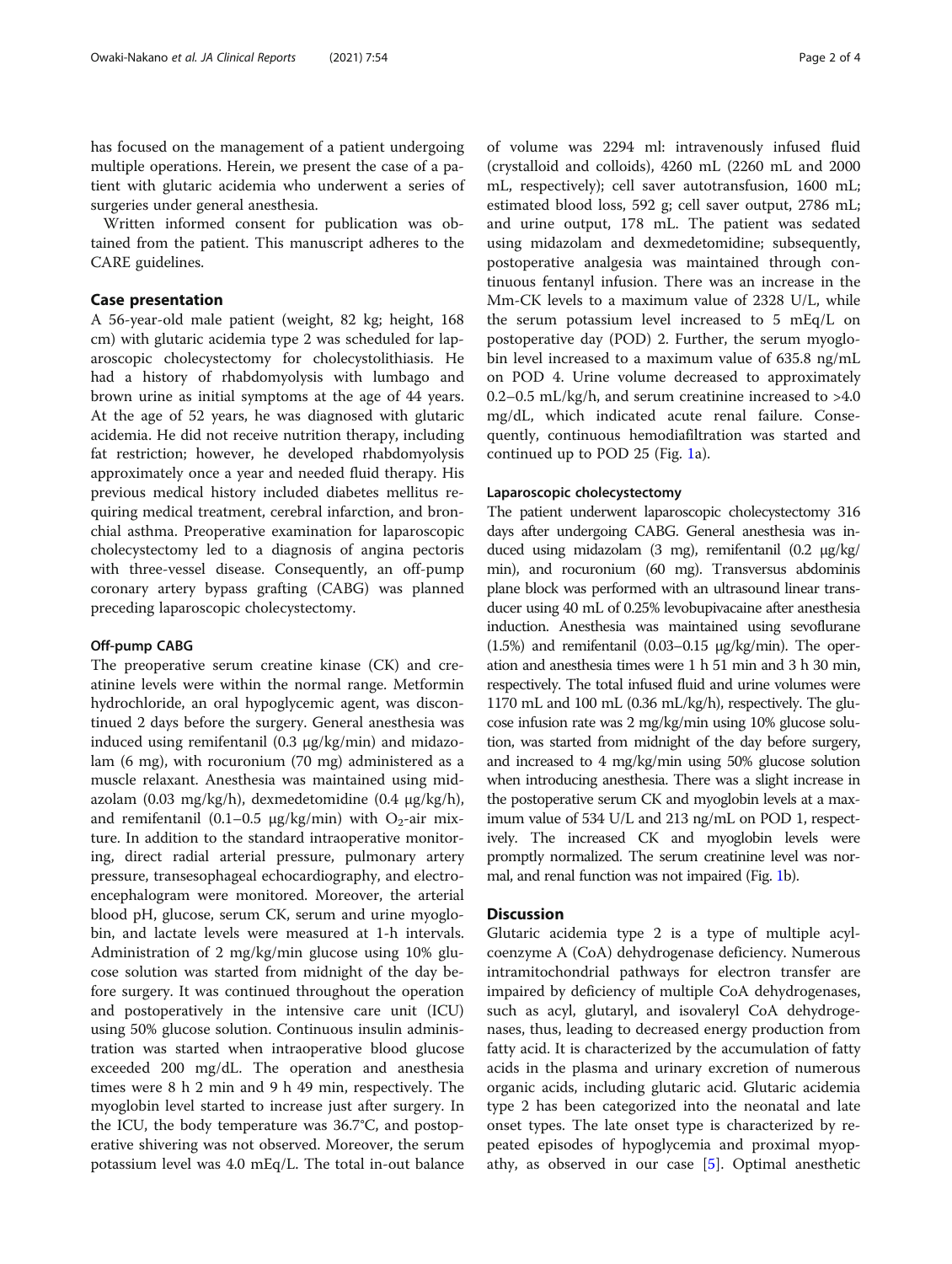<span id="page-2-0"></span>

management remains unclear [\[4](#page-3-0)]. During laparoscopic cholecystectomy, we avoided using propofol; rather, we used sevoflurane. We observed that midazolam, dexmedetomidine, and sevoflurane could be safely used.

It is important to avoid hypoglycemia development in patients with glutaric acidemia type 2 [[4\]](#page-3-0), similar to those affected with other fatty acid metabolism disorders [[6\]](#page-3-0). The appropriate glucose amount to be administered is dependent on several factors, including residual enzyme activity, surgery type, and age  $[6]$  $[6]$ . For our patient, we administered glucose from preoperative fasting onset until meal resumption to avoid catabolism. A glucose infusion rate of 6 and 8 mg/kg/min is required for healthy children and infants, respectively [[7\]](#page-3-0). In adult patients with other fatty acid metabolism disorders, the recommended glucose infusion rate varies widely with previous

reports indicating a glucose infusion rate of 2 mg/kg/ min [[6,](#page-3-0) [8](#page-3-0), [9](#page-3-0)]. We employed a glucose infusion rate of 2 mg/kg/min during the perioperative period of CABG. However, the patient developed rhabdomyolysis and acute renal failure. CABG itself also presents a risk of developing rhabdomyolysis of approximately 8–19% [[10\]](#page-3-0), while glutaric acidemia is an additional risk factor for the development of rhabdomyolysis. In our case, rhabdomyolysis could have been caused by insufficient glucose infusion rates for the energy requirement during large surgical stress, such as that while undergoing offpump CABG. Increased CK levels are indicative of catabolism, which causes rhabdomyolysis. This indicates that proper administration of glucose and the use of insulin as needed should be considered by checking the serum CK levels during CABG. In the second surgery,